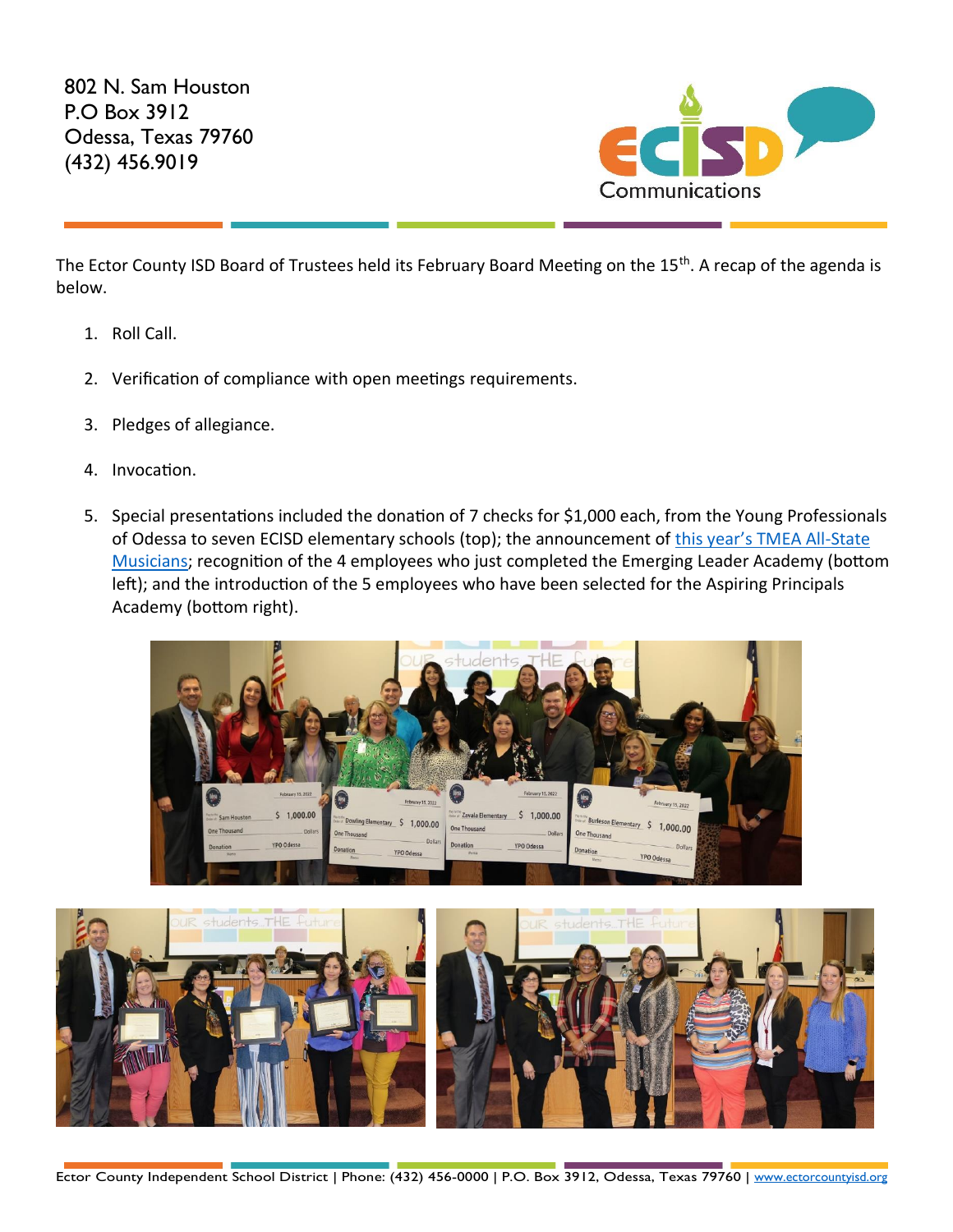- 6. In his opening comments, Superintendent Dr. Scott Muri told Trustees it is fun to recognize that next generation of leaders. He said the District has done a lot of work to create pipelines that identify and train those future leaders. He also told Trustees he had received a call from the Lt. Governor of Texas asking about the Human Capital efforts ECISD is implementing, and saying he would like to learn more about it. Dr. Muri added people are noticing ECISD's work.
- 7. There was no public comment.
- 8. Action items.
	- A. Trustees voted 6-0 to approve budget amendment #5.
	- B. Trustees voted 6-0 to approve the quarterly investment report. The report represents investments for the months of October 2021 – December 2021. The District's investments are governed by state law and local policies. Every effort is made to maximize investment earnings while protecting the District's assets.
	- C. **Trustees voted 6-0 to approve the 2022-23 Academic Calendars,** [which are now posted on the](https://www.ectorcountyisd.org/Page/2#calendar1/20220214/month)  [ECISD website.](https://www.ectorcountyisd.org/Page/2#calendar1/20220214/month) **The district calendar committee helped design the academic calendar for 2022- 2023. This academic calendar provides students with 180 instructional days, which will qualify the district for funding for our Additional Days School Year (ADSY) Summer Learning for Prekindergarten through 5th grade students. In addition, special features in the calendar included: Phase in for 7th and 8th grade and 10th through 12th grade students. This allows 6th and 9th grade students to transition to middle and high school with support and guidance. Two days will be used to transition 6th and 9th grade students in 2022-2023; Six half-day early release days. As required by the Texas Education Agency, our district may instruct students for a minimum of 240 minutes and receive full ADA funding for the day, and may release students early so teachers can engage in Professional Learning; Odessa Collegiate Academy/OCTECHS academic calendar will run the same days, with the exception of the bad weather days and early release days. They will have theirs on Fridays to align with the Odessa College calendar.**
	- D. Trustees voted 6-0 to approve Dr. Don Hembree and Mr. David Simpson as the Board's representatives on a naming committee to consider naming the football field at Bonham Middle School.
	- E. Trustees voted to approve Marcia Cleaver and Gilbert Vasquez as the Board's representatives on a naming committee to consider naming the auditorium at Blackshear Elementary.
	- **F. Trustees voted 6-0 to adopt and order calling a \$398,255,000 bond election for May 7, 2022. The school board vote to approve** *two separate propositions* **came in response to recommendations from a Community Bond Committee that worked for six months evaluating the conditions of all ECISD facilities. In January, members of that Community Bond Committee presented their findings to Trustees identifying four main areas of focus. The school board used those recommendations in shaping its decision to move forward with a bond election. The proposed bond projects include:**